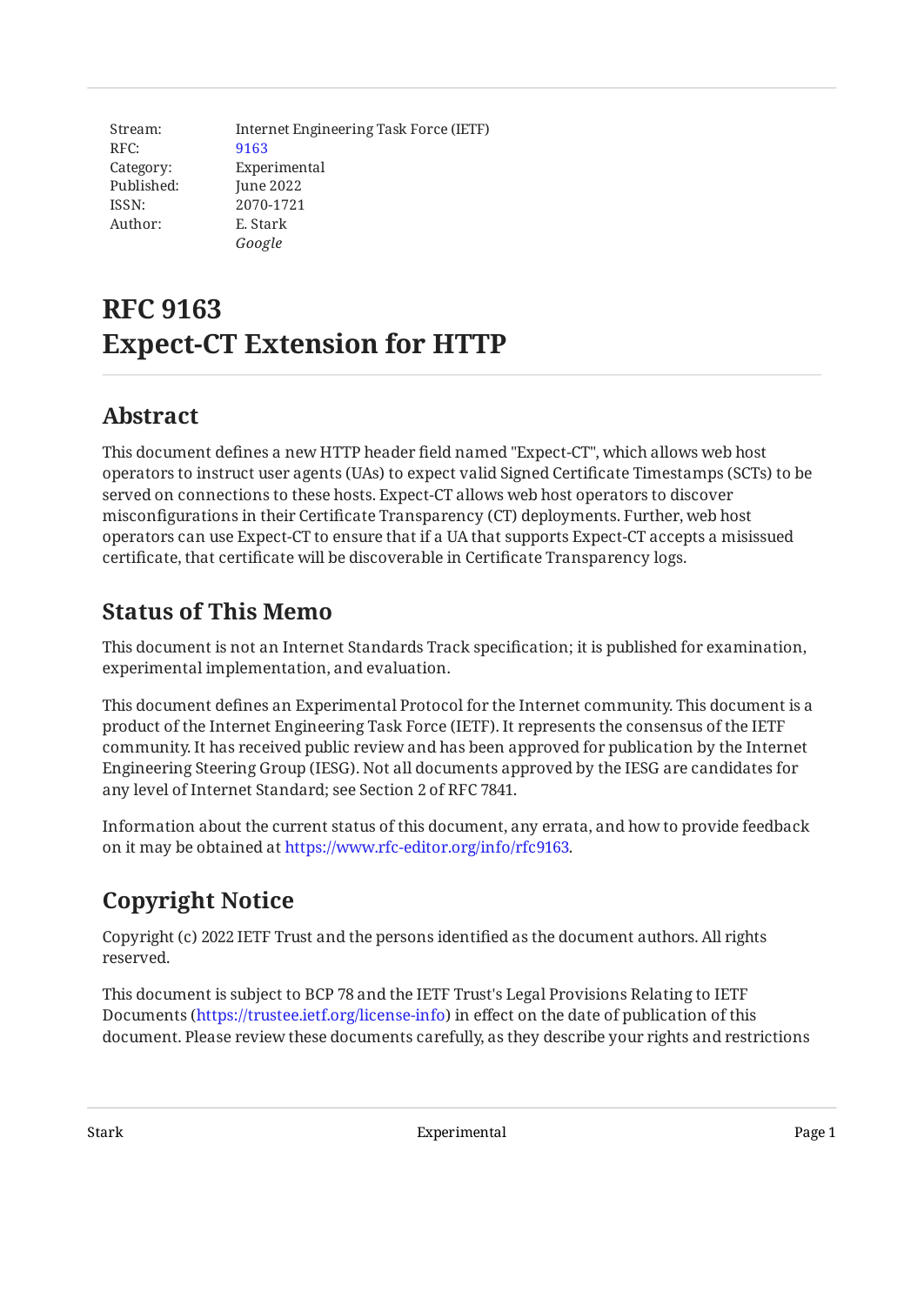with respect to this document. Code Components extracted from this document must include Revised BSD License text as described in Section 4.e of the Trust Legal Provisions and are provided without warranty as described in the Revised BSD License.

## <span id="page-1-0"></span>**[Table of Contents](#page-1-0)**

- [1](#page-2-0). [Introduction](#page-2-0)
	- [1.1.](#page-3-0) [Requirements Language](#page-3-0)
	- [1.2.](#page-3-1) [Terminology](#page-3-1)
- [2](#page-4-0). [Server and Client Behavior](#page-4-0)
	- [2.1.](#page-4-1) [Response Header Field Syntax](#page-4-1)
		- [2.1.1](#page-4-2). [The report-uri Directive](#page-4-2)
		- [2.1.2](#page-5-0). [The enforce Directive](#page-5-0)
		- [2.1.3](#page-5-1). [The max-age Directive](#page-5-1)
		- [2.1.4](#page-6-0). [Examples](#page-6-0)
	- [2.2.](#page-6-1) [Host Processing Model](#page-6-1)
		- [2.2.1](#page-6-2). [HTTP-over-Secure-Transport Request Type](#page-6-2)
		- [2.2.2](#page-6-3). [HTTP Request Type](#page-6-3)
	- [2.3.](#page-6-4) [User Agent Processing Model](#page-6-4)
		- [2.3.1](#page-7-0). [Missing or Malformed Expect-CT Header Fields](#page-7-0)
		- [2.3.2](#page-7-1). [Expect-CT Header Field Processing](#page-7-1)
		- [2.3.3](#page-8-0). [Reporting](#page-8-0)
	- [2.4.](#page-8-1) [Evaluating Expect-CT Connections for CT Compliance](#page-8-1)
		- [2.4.1](#page-9-0). [Skipping CT Compliance Checks](#page-9-0)
- [3](#page-9-1). [Reporting Expect-CT Failure](#page-9-1)
	- [3.1.](#page-9-2) [Generating a Violation Report](#page-9-2)
	- [3.2.](#page-11-0) [Sending a Violation Report](#page-11-0)
	- [3.3.](#page-12-0) [Receiving a Violation Report](#page-12-0)
- [4](#page-12-1). [Usability Considerations](#page-12-1)
- [5](#page-12-2). [Authoring Considerations](#page-12-2)
- [6](#page-13-0). [Privacy Considerations](#page-13-0)

Stark **Experimental** Page 2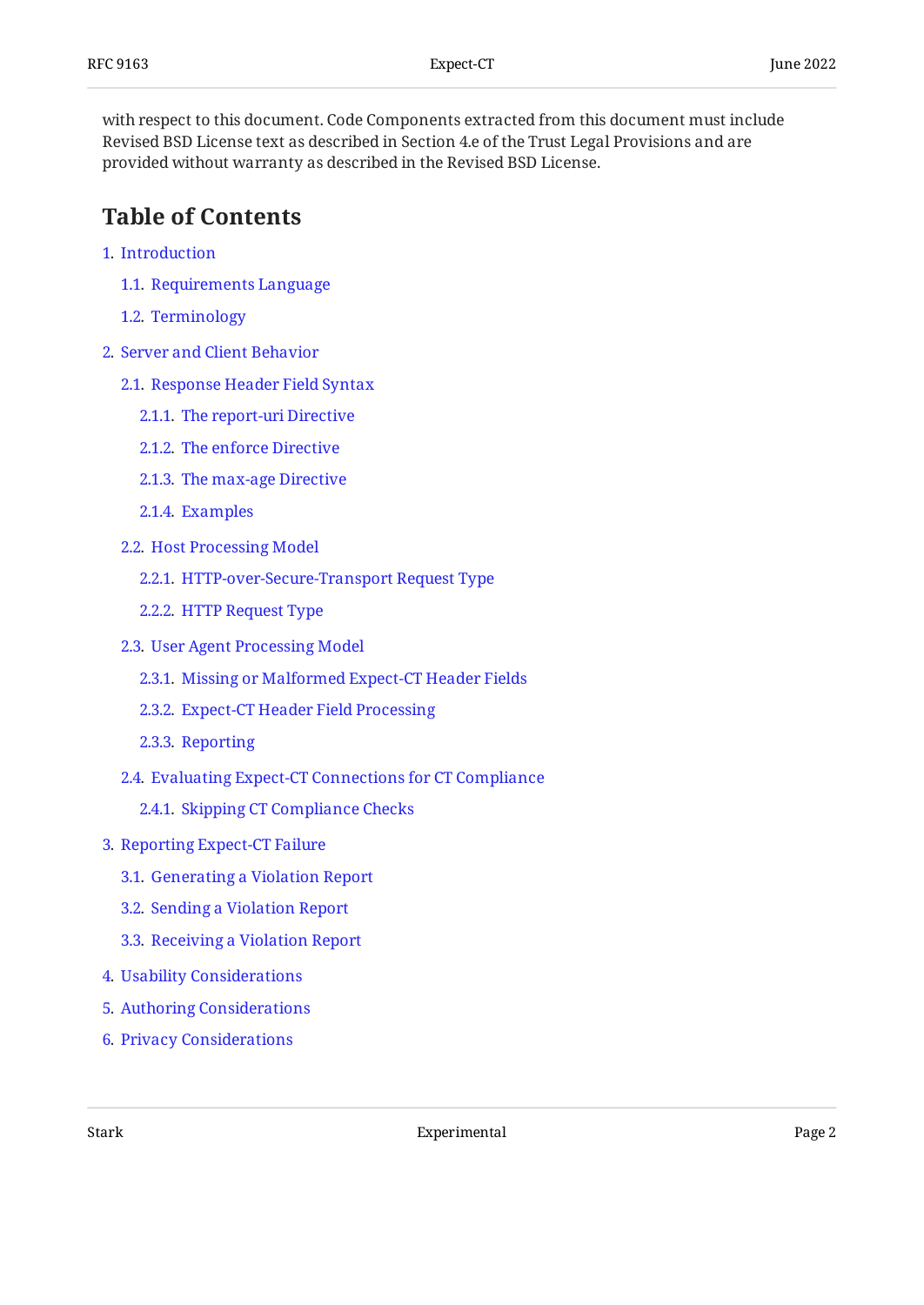- [7](#page-13-1). [Security Considerations](#page-13-1)
	- [7.1.](#page-13-2) [Hostile Header Attacks](#page-13-2)
	- [7.2.](#page-14-0) [Maximum max-age](#page-14-0)
	- [7.3.](#page-14-1) Amplifi[cation Attacks](#page-14-1)
- [8](#page-14-2). [IANA Considerations](#page-14-2)
	- [8.1.](#page-14-3) [Header Field Registry](#page-14-3)
	- [8.2.](#page-14-4) [Media Types Registry](#page-14-4)
- [9](#page-15-0). [References](#page-15-0)
	- [9.1.](#page-15-1) [Normative References](#page-15-1)
	- [9.2.](#page-17-0) [Informative References](#page-17-0)

[Author's Address](#page-17-1)

## <span id="page-2-0"></span>**[1. Introduction](#page-2-0)**

This document defines a new HTTP header field ([[RFC9110\]](#page-16-0), [Section 6.3](https://www.rfc-editor.org/rfc/rfc9110#section-6.3)) that enables UAs to identify web hosts that expect the presence of Signed Certificate Timestamps (SCTs) [RFC9162] in subsequent Transport Layer Security (TLS) [[RFC8446\]](#page-17-3) connections.

Web hosts that serve the Expect-CT header field are noted by the UA as "Known Expect-CT Hosts". The UA evaluates each connection to a Known Expect-CT Host for compliance with the UA's Certificate Transparency (CT) Policy. If the connection violates the CT Policy, the UA sends a report to a URI configured by the Expect-CT Host and/or fails the connection, depending on the configuration that the Expect-CT Host has chosen.

If misconfigured, Expect-CT can cause unwanted connection failures (for example, if a host deploys Expect-CT but then switches to a legitimate certificate that is not logged in Certificate Transparency logs or if a web host operator believes their certificate to conform to all UAs' CT policies but is mistaken). Web host operators are advised to deploy Expect-CT with precautions by using the reporting feature and gradually increasing the time interval during which the UA regards the host as a Known Expect-CT Host. These precautions can help web host operators gain confidence that their Expect-CT deployment is not causing unwanted connection failures.

Expect-CT is a trust-on-first-use (TOFU) mechanism. The first time a UA connects to a host, it lacks the information necessary to require SCTs for the connection. Thus, the UA will not be able to detect and thwart an attack on the UA's first connection to the host. Still, Expect-CT provides value by 1) allowing UAs to detect the use of unlogged certificates after the initial communication, and 2) allowing web hosts to be confident that UAs are only trusting publicly auditable certificates.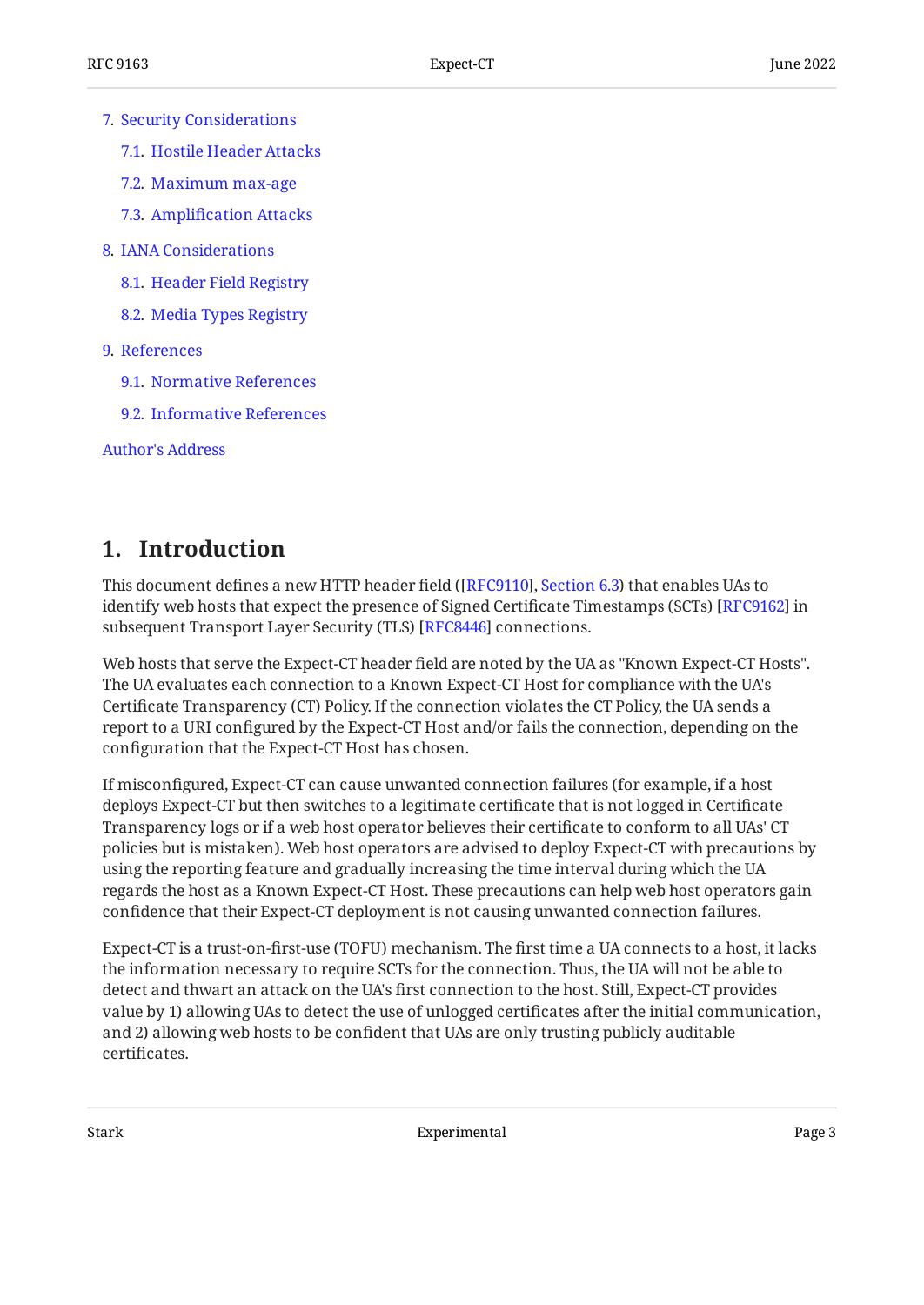Expect-CT is similar to HTTP Strict Transport Security (HSTS) [RFC6797] and HTTP Public Key Pinning (HPKP) [RFC7469]. HSTS allows websites to declare themselves accessible only via secure connections, and HPKP allows websites to declare their cryptographic identifies. Similarly, Expect-CT allows websites to declare themselves accessible only via connections that are compliant with CT Policy.

This Expect-CT specification is compatible with [RFC6962] and [RFC9162], but not necessarily with future versions of Certificate Transparency. UAs will ignore Expect-CT header fields from web hosts that use future versions of Certificate Transparency, unless a future version of this document specifies how they should be processed.

### <span id="page-3-0"></span>**[1.1. Requirements Language](#page-3-0)**

The key words "MUST", "MUST NOT", "REQUIRED", "SHALL", "SHALL NOT", "SHOULD", "SHOULD NOT", "**RECOMMENDED", "NOT RECOMMENDED", "MAY",** and "OPTIONAL" in this document are to be interpreted as described in BCP 14 [RFC2119] [RFC8174] when, and only when, they appear in all capitals, as shown here.

### <span id="page-3-1"></span>**[1.2. Terminology](#page-3-1)**

Terminology is defined in this section.

"Certificate Transparency Policy"

A policy defined by the UA concerning the number, sources, and delivery mechanisms of Signed Certificate Timestamps that are associated with TLS connections. The policy defines the properties of a connection that must be met in order for the UA to consider it CT qualified.

"Certificate Transparency Qualified"

Describes a TLS connection for which the UA has determined that a sufficient quantity and quality of Signed Certificate Timestamps have been provided.

"CT Qualified"

An abbreviation for "Certificate Transparency Qualified".

"CT Policy"

An abbreviation for "Certificate Transparency Policy".

"Effective Expect-CT Date"

The time at which a UA observed a valid Expect-CT header field for a given host.

"Expect-CT Host"

A conformant host implementing the HTTP server aspects of Expect-CT. This means that an Expect-CT Host returns the Expect-CT response header field in its HTTP response messages sent over secure transport. The term "host" is equivalent to "server" in this specification.

#### "Known Expect-CT Host"

An Expect-CT Host that the UA has noted as such. See [Section 2.3.2.1](#page-7-2) for particulars.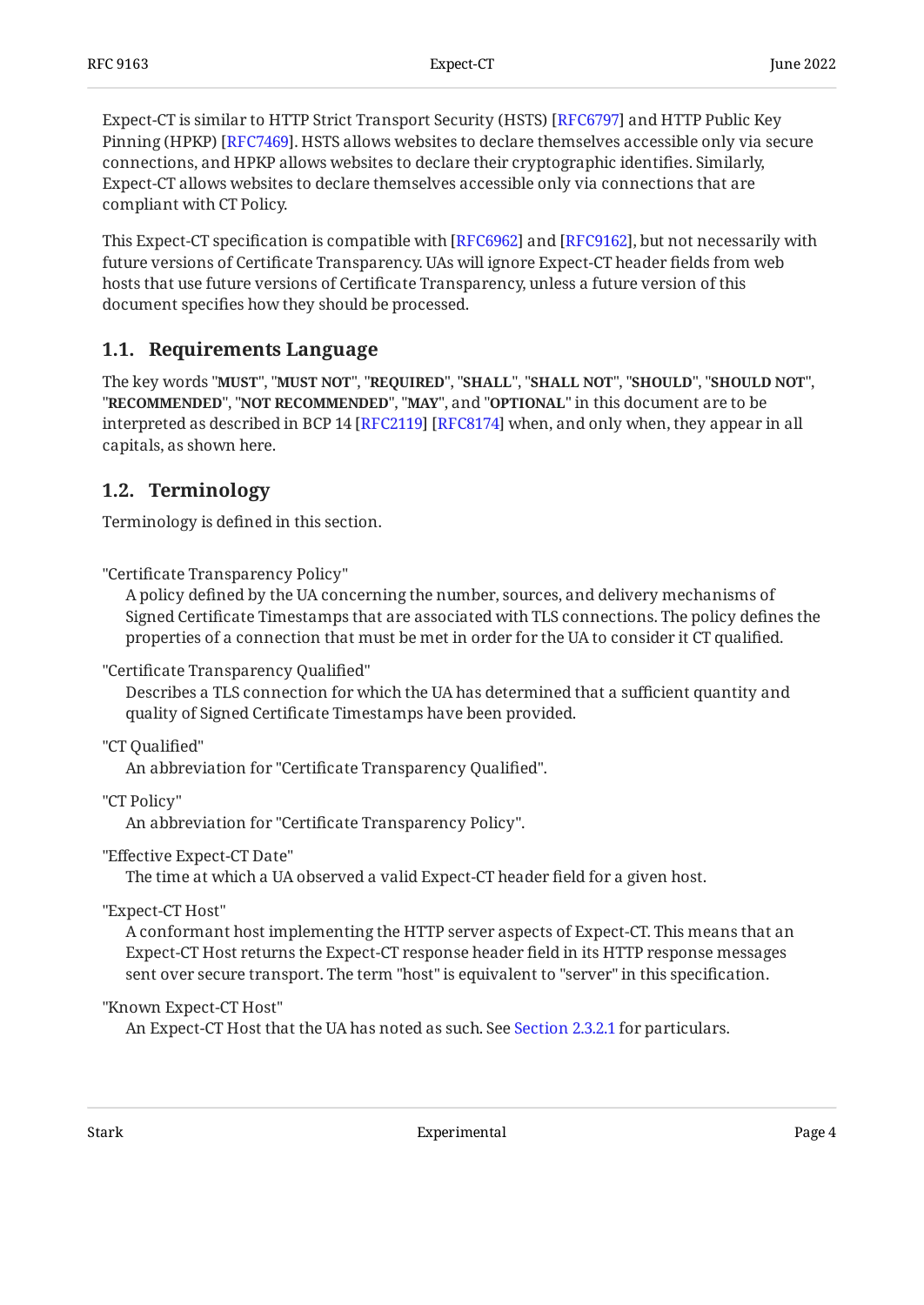"User Agent (UA)"

For the purposes of this specification, a UA is an HTTP client application typically actively manipulated by a user [RFC9110].

"Unknown Expect-CT Host"

<span id="page-4-0"></span>An Expect-CT Host that the UA has not noted.

## <span id="page-4-1"></span>**[2. Server and Client Behavior](#page-4-0)**

## **[2.1. Response Header Field Syntax](#page-4-1)**

The Expect-CT response header field is a new field defined in this specification. It is used by a server to indicate that UAs should evaluate connections to the host emitting the header field for CT compliance [\(Section 2.4](#page-8-1)).

[Figure 1](#page-4-3) describes the syntax (Augmented Backus-Naur Form) of the header field, using the grammardefined in [[RFC5234\]](#page-16-5) and the rules defined in Section 5 of [RFC9110]. The "#" ABNF extensionis specified in Section 5.6.1 of [RFC9110].

```
Expected-CT = 1#expect-ct-directiveexpect-ct-directive = directive-name [ "=" directive-value ]
directive-name = token
directive-value = token / quoted-string
```
*[Figure 1: Syntax of the Expect-CT Header Field](#page-4-3)* 

The directives defined in this specification are described below. The overall requirements for directives are:

- 1. The order of appearance of directives is not significant.
- 2. A given directive **MUST NOT** appear more than once in a given header field. Directives are either optional or required, as stipulated in their definitions.
- 3. Directive names are case insensitive.
- UAs ignore any header fields containing directives, or other header field value data that 4. **MUST** does not conform to the syntax defined in this specification. In particular, UAs **MUST NOT** attempt to fix malformed header fields.
- 5. If a header field contains any directive(s) the UA does not recognize, the UA **MUST** ignore those directives.
- 6. If the Expect-CT header field otherwise satisfies the above requirements (1 through 5), and Expect-CT is not disabled for local policy reasons (as discussed in [Section 2.4.1\)](#page-9-0), the UA **MUST** process the directives it recognizes.

### <span id="page-4-2"></span>**[2.1.1. The report-uri Directive](#page-4-2)**

The <code>OPTIONAL</code> <code>report-uri directive</code> indicates the URI to which the UA <code>SHOULD</code> report Expect-CT failures ([Section 2.4](#page-8-1)). The UA POSTs the reports to the given URI as described in [Section 3.](#page-9-1)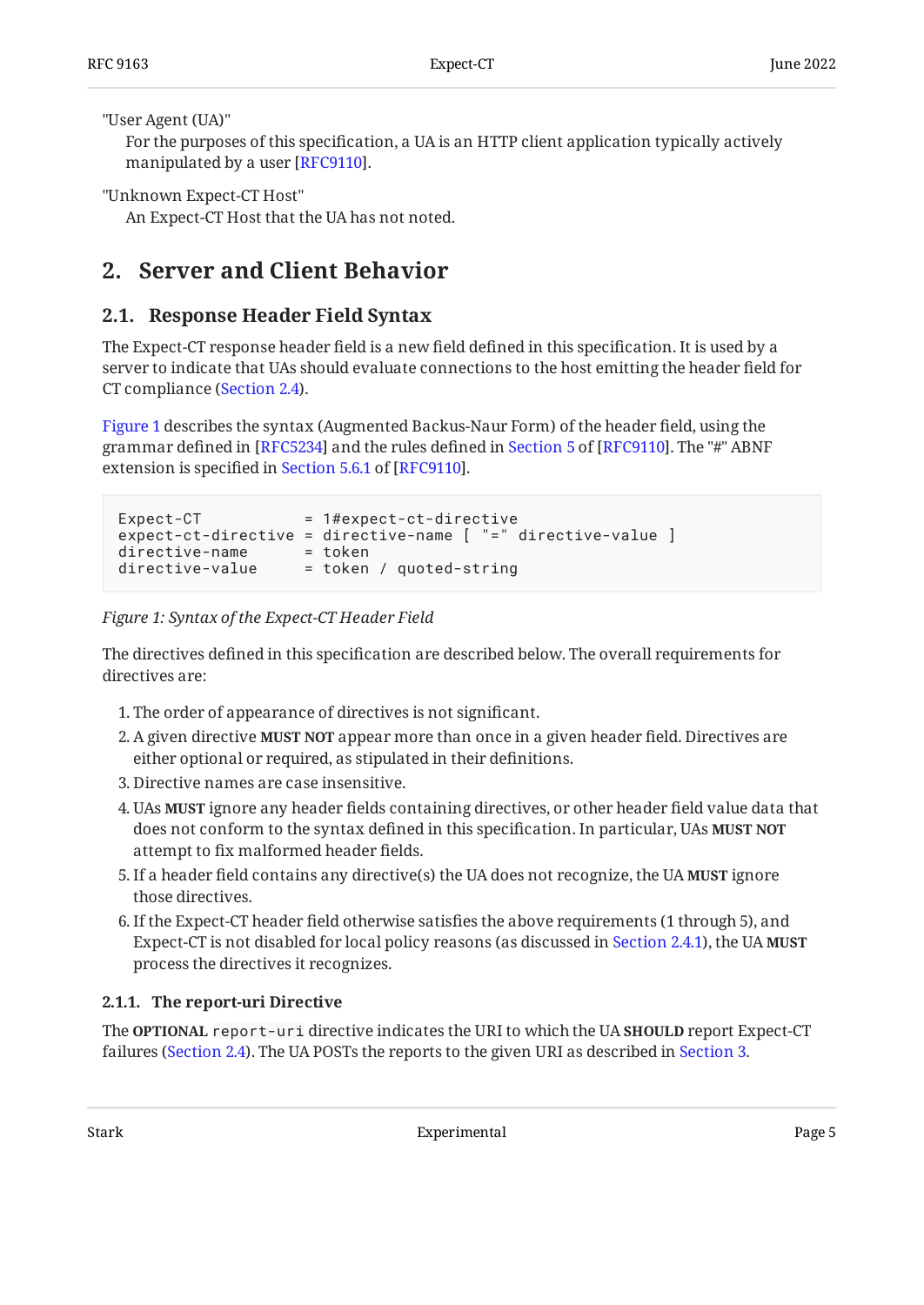The <code>report-uri</code> directive is <code>REQUIRED</code> to have a directive value, for which the syntax is defined in [Figure 2.](#page-5-2)

```
report-uri-value = (DQUOTE absolute-URI DQUOTE) / absolute-URI
```
*[Figure 2: Syntax of the report-uri Directive Value](#page-5-2)* 

The 'report-uri-value' **MUST** be quoted if it contains any character not allowed in 'token'.

absolute-URIis defined in Section 4.3 of [RFC3986].

UAs MUST ignore any <code>report-uri</code> that does not use the HTTPS scheme. UAs MUST check Expect-CT compliance when the host in the report-uri is a Known Expect-CT Host; similarly, UAs **MUST** apply HSTS [RFC6797] if the host in the <code>report-uri</code> is a Known HSTS Host.

UAs **SHOULD** make their best effort to report Expect-CT failures to the <code>report-uri,</code> but they may fail to report in exceptional conditions. For example, if connecting to the report-uri itself incurs an Expect-CT failure or other certificate validation failure, the UA **MUST** cancel the connection. Similarly, if Expect-CT Host A sets a report-uri referring to Expect-CT Host B, and if B sets a report-uri referring to A, and if both hosts fail to comply to the UA's CT Policy, the UA **SHOULD** detect and break the loop by failing to send reports to and about those hosts.

Note that the report-uri need not necessarily be in the same Internet domain or web origin as the host being reported about. Hosts are in fact encouraged to use a separate host as the reporturi so that CT failures on the Expect-CT Host do not prevent reports from being sent.

UAs **SHOULD** limit the rate at which they send reports. For example, it is unnecessary to send the same report to the same report-uri more than once in the same web-browsing session.

#### <span id="page-5-0"></span>**[2.1.2. The enforce Directive](#page-5-0)**

The **OPTIONAL** enforce directive is a valueless directive that, if present (i.e., it is "asserted"), signals to the UA that compliance to the CT Policy should be enforced (rather than report-only) and that the UA should refuse future connections that violate its CT Policy. When both the enforce directive and report-uri directive (as defined in [Figure 2\)](#page-5-2) are present, the configuration is referred to as an "enforce-and-report" configuration, signaling to the UA that both compliance to the CT Policy should be enforced and violations should be reported.

#### <span id="page-5-1"></span>**[2.1.3. The max-age Directive](#page-5-1)**

The max-age directive specifies the number of seconds after the reception of the Expect-CT header field during which the UA **SHOULD** regard the host from whom the message was received as a Known Expect-CT Host.

If a response contains an Expect-CT header field, then the response **MUST** contain an Expect-CT header field with a max-age directive. (A max-age directive need not appear in every Expect-CT header field in the response.) The max-age directive is **REQUIRED** to have a directive value, for which the syntax (after quoted-string unescaping, if necessary) is defined in [Figure 3.](#page-6-5)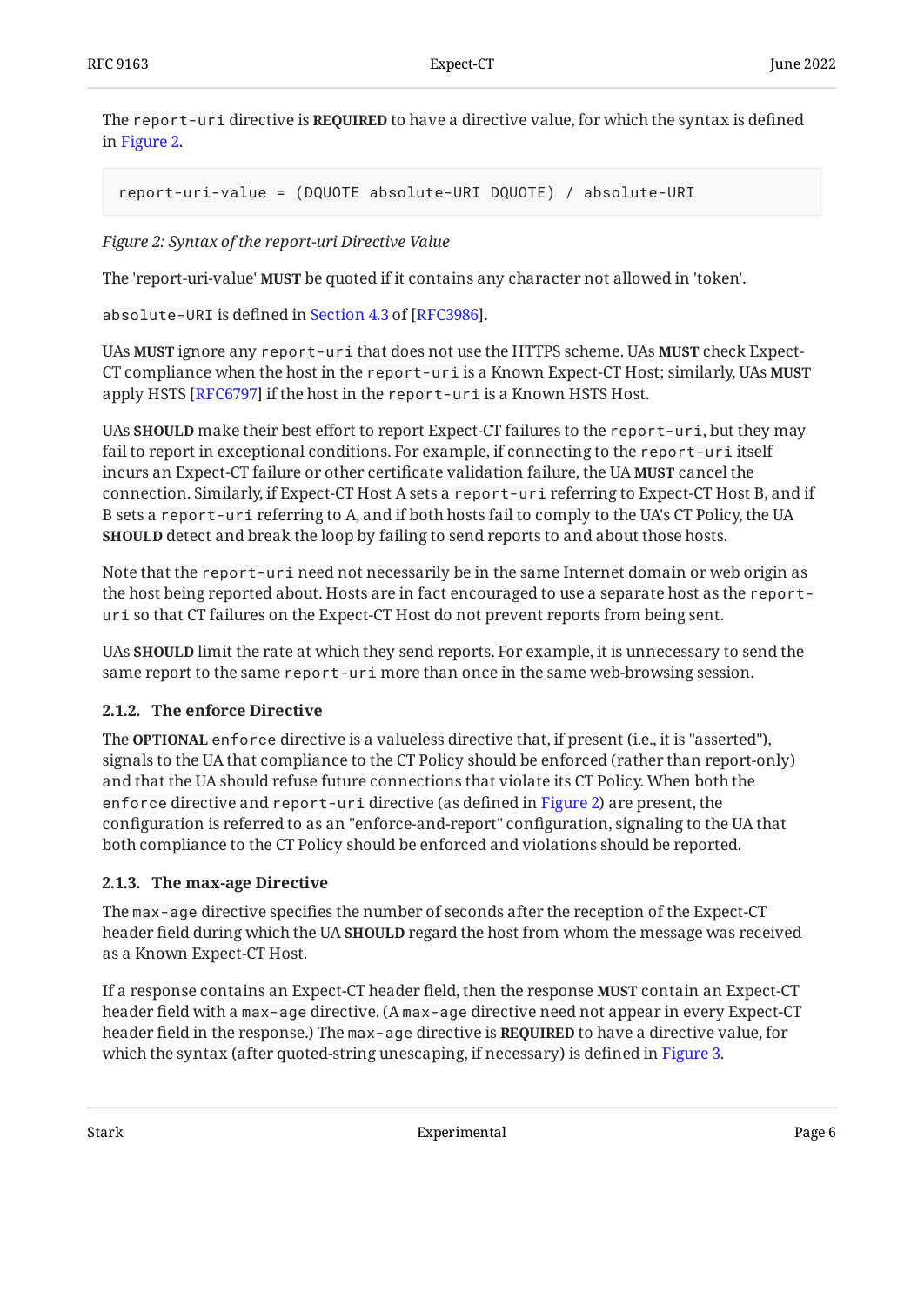```
max-age-value = delta-seconds
delta-seconds = 1*DIGIT
```
*[Figure 3: Syntax of the max-age Directive Value](#page-6-5)* 

<span id="page-6-0"></span>delta-secondsis used as defined in Section 1.3 of [RFC9111].

#### **[2.1.4. Examples](#page-6-0)**

The following three examples demonstrate valid Expect-CT response header fields (where the second splits the directives into two field instances):

```
Expect-CT: max-age=86400, enforce
Expect-CT: max-age=86400,enforce
Expect-CT: report-uri="https://foo.example/report"
Expect-CT: max-age=86400,report-uri="https://foo.example/report"
```
<span id="page-6-1"></span>*[Figure 4: Examples of Valid Expect-CT ResponseHeader Fields](#page-6-6)* 

### **[2.2. Host Processing Model](#page-6-1)**

This section describes the processing model that Expect-CT Hosts implement. The model has 2 parts: (1) the processing rules for HTTP request messages received over a secure transport (e.g., authenticated, non-anonymous TLS); and (2) the processing rules for HTTP request messages received over non-secure transports, such as TCP.

#### <span id="page-6-2"></span>**[2.2.1. HTTP-over-Secure-Transport Request Type](#page-6-2)**

An Expect-CT Host includes an Expect-CT header field in its response. The header field **MUST** satisfy the grammar specified in [Section 2.1](#page-4-1).

Establishing a given host as an Expect-CT Host, in the context of a given UA, is accomplished as follows:

- 1. Over the HTTP protocol running over secure transport, by correctly returning (per this specification) a valid Expect-CT header field to the UA.
- <span id="page-6-3"></span>2. Through other mechanisms such as a client-side preloaded Expect-CT Host list.

#### **[2.2.2. HTTP Request Type](#page-6-3)**

Expect-CT Hosts **SHOULD NOT** include the Expect-CT header field in HTTP responses conveyed over non-secure transport.

## <span id="page-6-4"></span>**[2.3. User Agent Processing Model](#page-6-4)**

The UA processing model relies on parsing domain names. Note that internationalized domain names **SHALL** be canonicalized by the UA according to the scheme in [Section 10](https://www.rfc-editor.org/rfc/rfc6797#section-10) of [\[RFC6797](#page-16-1)].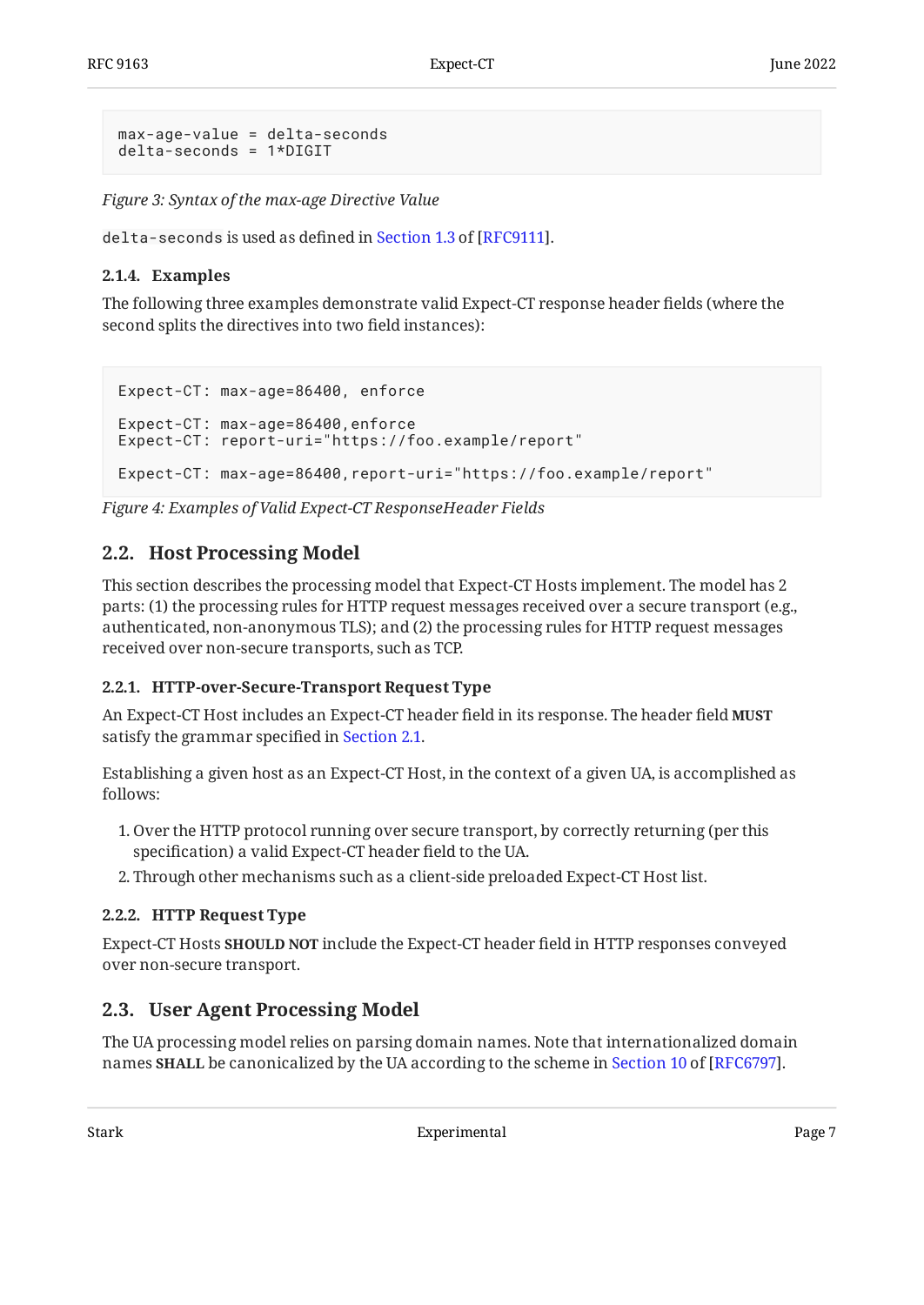The UA stores Known Expect-CT Hosts and their associated Expect-CT directives. This data is collectively known as a host's "Expect-CT metadata".

#### <span id="page-7-0"></span>**[2.3.1. Missing or Malformed Expect-CT Header Fields](#page-7-0)**

If an HTTP response does not include an Expect-CT header field that conforms to the grammar specified in [Section 2.1](#page-4-1), then the UA MUST NOT update any Expect-CT metadata.

#### <span id="page-7-1"></span>**[2.3.2. Expect-CT Header Field Processing](#page-7-1)**

If the UA receives an HTTP response over a secure transport that includes an Expect-CT header field conforming to the grammar specified in [Section 2.1](#page-4-1), the UA **MUST** evaluate the connection on which the header field was received for compliance with the UA's CT Policy, and then process the Expect-CT header field as follows. UAs **MUST** ignore any Expect-CT header field received in an HTTP response conveyed over non-secure transport.

If the connection does not comply with the UA's CT Policy (i.e., the connection is not CT qualified), then the UA **MUST NOT** update any Expect-CT metadata. If the header field includes a <code>report-uri</code> directive, the UA **SHOULD** send a report to the specified report-uri [\(Section 2.3.3](#page-8-0)).

If the connection complies with the UA's CT Policy (i.e., the connection is CT qualified), then the UA **MUST** either:

- $\bullet$  Note the host as a Known Expect-CT Host if it is not already so noted (see [Section 2.3.2.1\)](#page-7-2) or
- Update the UA's cached information for the Known Expect-CT Host if the enforce, max-age, or report-uri header field value directives convey information different from that already maintained by the UA. If the max-age directive has a value of 0, the UA **MUST** remove its cached Expect-CT information if the host was previously noted as a Known Expect-CT Host and MUST NOT note this host as a Known Expect-CT Host if it is not already noted.

If a UA receives an Expect-CT header field over a CT-compliant connection that uses a version of Certificate Transparency other than [RFC6962] or [RFC9162], the UA **MUST** ignore the Expect-CT header field and clear any Expect-CT metadata associated with the host.

#### <span id="page-7-2"></span>**[2.3.2.1. Noting Expect-CT](#page-7-2)**

Upon receipt of the Expect-CT response header field over an error-free TLS connection (with X.509 certificate chain validation as described in [RFC5280], as well as the validation described in [Section 2.4](#page-8-1) of this document), the UA MUST note the host as a Known Expect-CT Host, storing the host's domain name and its associated Expect-CT directives in non-volatile storage.

To note a host as a Known Expect-CT Host, the UA **MUST** set its Expect-CT metadata in its Known Expect-CT Host cache (as specified in [Section 2.3.2.2](#page-8-2)), using the metadata given in the most recently received valid Expect-CT header field.

For forward compatibility, the UA **MUST** ignore any unrecognized Expect-CT header field directives while still processing those directives it does recognize. [Section 2.1](#page-4-1) specifies the directives enforce, max-age, and report-uri, but future specifications and implementations might use additional directives.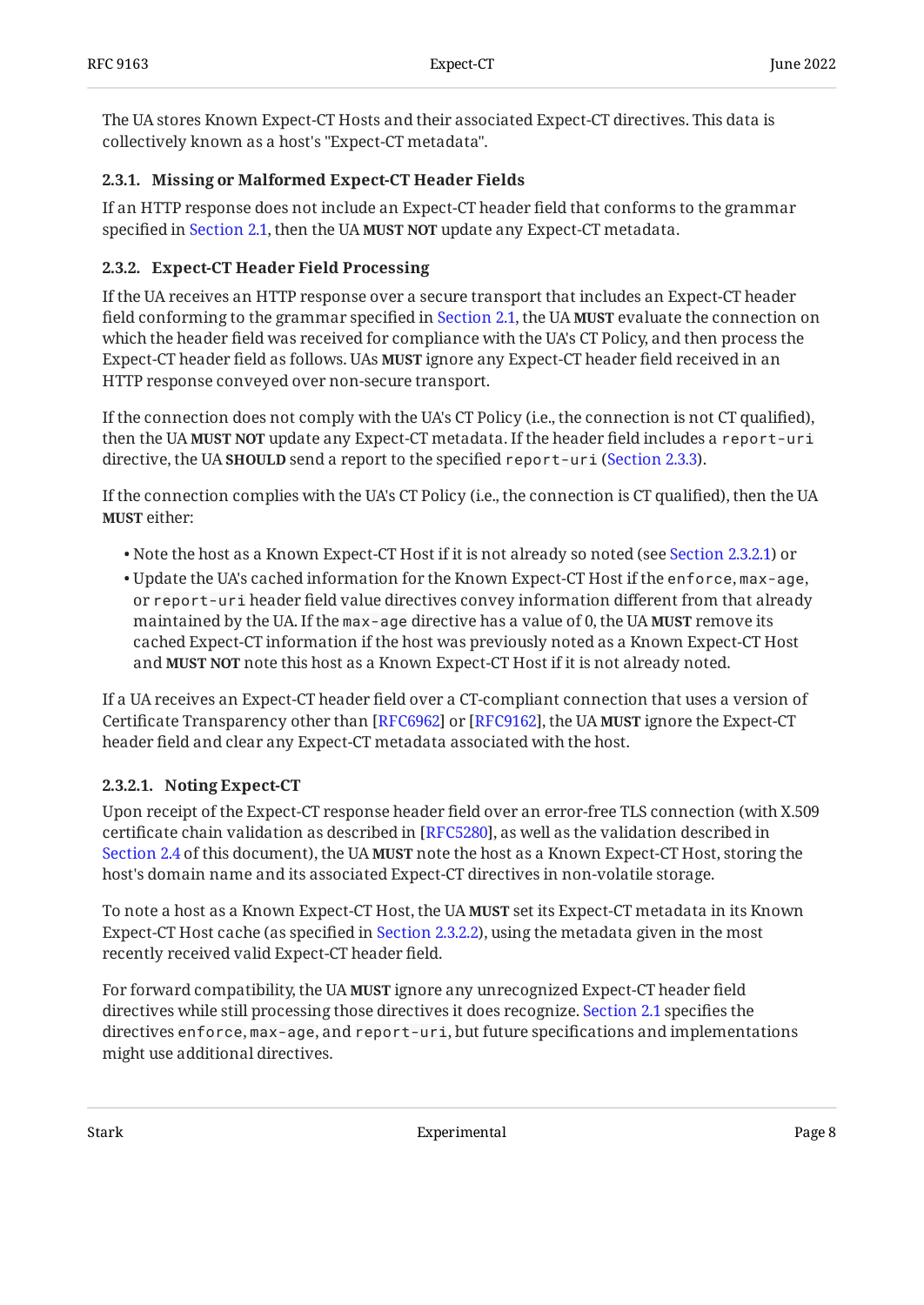#### <span id="page-8-2"></span>**[2.3.2.2. Storage Model](#page-8-2)**

If the substring matching the host production from the Request-URI (of the message to which the host responded) does not exactly match an existing Known Expect-CT Host's domain name, per thematching procedure for a Congruent Match specified in Section 8.2 of [RFC6797], then the UA  $\,$ **MUST** add this host to the Known Expect-CT Host cache. The UA caches:

- the Expect-CT Host's domain name. •
- whether the enforce directive is present. •
- $\bullet$  the Effective Expiration Date, which is the Effective Expect-CT Date plus the value of the <code>max-</code> age directive. Alternatively, the UA **MAY** cache enough information to calculate the Effective Expiration Date. The Effective Expiration Date is calculated from when the UA observed the Expect-CT header field and is independent of when the response was generated.
- the value of the report-uri directive, if present.

If any other metadata from optional or future Expect-CT header directives are present in the Expect-CT header field, and the UA understands them, the UA **MAY** note them as well.

UAs **MAY** set an upper limit on the value of max-age so that UAs that have noted erroneous Expect-CT Hosts (whether by accident or due to attack) have some chance of recovering over time. If the server sets a max-age greater than the UA's upper limit, the UA may behave as if the server set the max-age to the UA's upper limit. For example, if the UA caps max-age at 5,184,000 seconds (60 days), and an Expect-CT Host sets a max-age directive of 90 days in its Expect-CT header field, the UA may behave as if the max-age were effectively 60 days. (One way to achieve this behavior is for the UA to simply store a value of 60 days instead of the 90-day value provided by the Expect-CT Host.)

#### <span id="page-8-0"></span>**[2.3.3. Reporting](#page-8-0)**

If the UA receives, over a secure transport, an HTTP response that includes an Expect-CT header field with a report-uri directive, and the connection does not comply with the UA's CT Policy (i.e., the connection is not CT qualified), and the UA has not already sent an Expect-CT report for this connection, then the UA **SHOULD** send a report to the specified report-uri as specified in [Section 3.](#page-9-1)

### <span id="page-8-1"></span>**[2.4. Evaluating Expect-CT Connections for CT Compliance](#page-8-1)**

When a UA sets up a TLS connection, the UA determines whether the host is a Known Expect-CT Host according to its Known Expect-CT Host cache. An Expect-CT Host is "expired" if the Effective Expiration Date refers to a date in the past. The UA **MUST** ignore any expired Expect-CT Hosts in its cache and not treat such hosts as Known Expect-CT Hosts.

When a UA connects to a Known Expect-CT Host using a TLS connection, if the TLS connection has no errors, then the UA will apply an additional correctness check: compliance with a CT Policy. A UA should evaluate compliance with its CT Policy whenever connecting to a Known Expect-CT Host. However, the check can be skipped for local policy reasons (as discussed in [Section 2.4.1\)](#page-9-0) or in the event that other checks cause the UA to terminate the connection before CT compliance is evaluated. For example, a Public Key Pinning failure [RFC7469] could cause the UA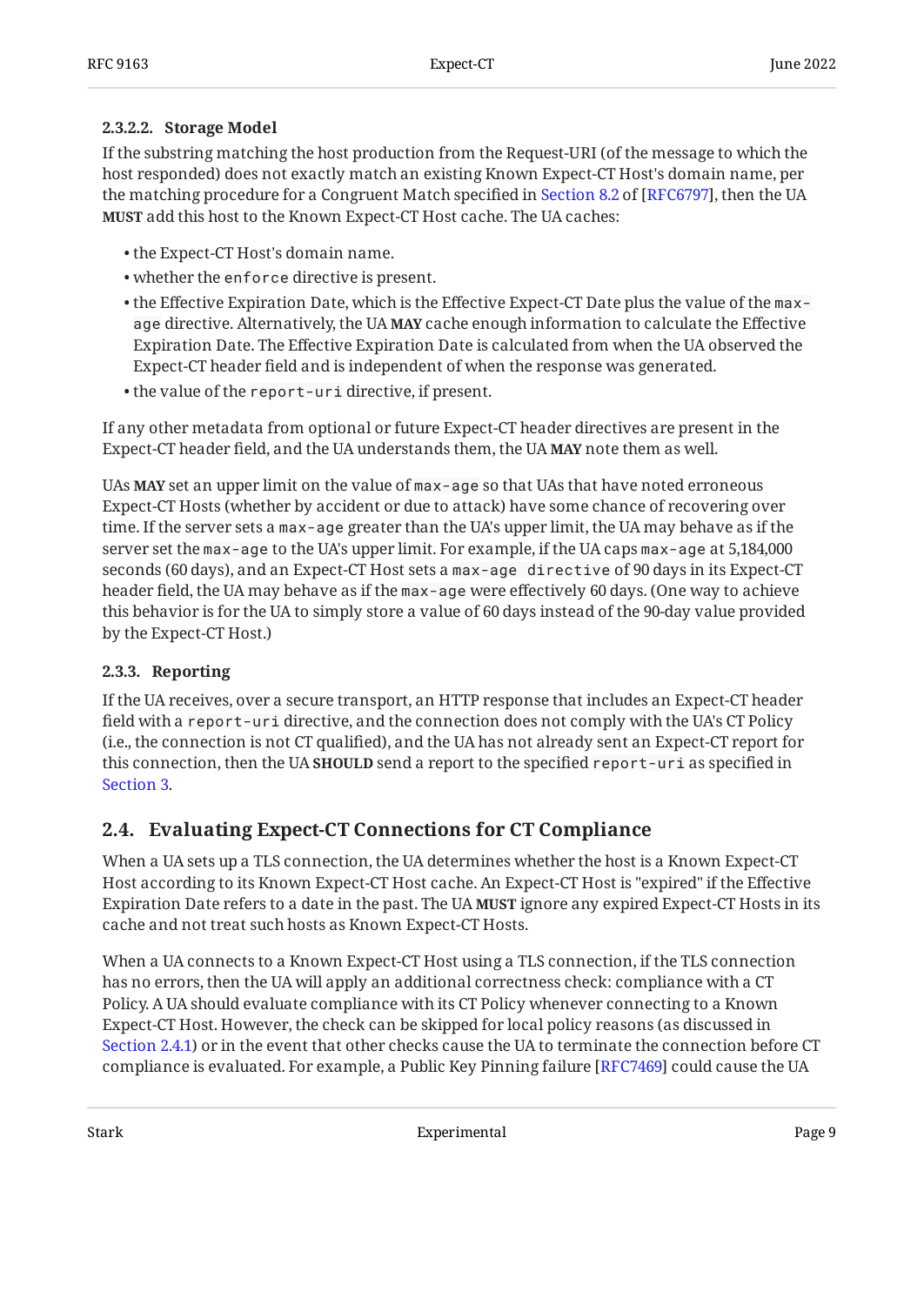to terminate the connection before CT compliance is checked. Similarly, if the UA terminates the connection due to an Expect-CT failure, this could cause the UA to skip subsequent correctness checks. When the CT compliance check is skipped or bypassed, Expect-CT reports ([Section 3\)](#page-9-1) will not be sent.

When CT compliance is evaluated for a Known Expect-CT Host, the UA **MUST** evaluate compliance when setting up the TLS session, before beginning an HTTP conversation over the TLS channel.

If a connection to a Known Expect-CT Host violates the UA's CT Policy (i.e., the connection is not CT qualified), and if the Known Expect-CT Host's Expect-CT metadata indicates an enforce configuration, the UA **MUST** treat the CT compliance failure as an error. The UA **MAY** allow the user to bypass the error unless connection errors should have no user recourse due to other policies in effect(such as HSTS, as described in Section 12.1 of [RFC6797]).

If a connection to a Known Expect-CT Host violates the UA's CT Policy, and if the Known Expect-CT Host's Expect-CT metadata includes a report-uri, the UA **SHOULD** send an Expect-CT report to that report-uri ([Section 3\)](#page-9-1).

#### <span id="page-9-0"></span>**[2.4.1. Skipping CT Compliance Checks](#page-9-0)**

It is acceptable for a UA to skip CT compliance checks for some hosts according to local policy. For example, a UA **MAY** disable CT compliance checks for hosts whose validated certificate chain terminates at a user-defined trust anchor rather than a trust anchor built in to the UA (or underlying platform).

If the UA does not evaluate CT compliance, e.g., because the user has elected to disable it, or because a presented certificate chain chains up to a user-defined trust anchor, UAs **SHOULD NOT** send Expect-CT reports.

## <span id="page-9-1"></span>**[3. Reporting Expect-CT Failure](#page-9-1)**

When the UA attempts to connect to a Known Expect-CT Host and the connection is not CT qualified, the UA **SHOULD** report Expect-CT failures to the <code>report-uri,</code> if any, in the Known Expect-CT Host's Expect-CT metadata.

When the UA receives an Expect-CT response header field over a connection that is not CT qualified, if the UA has not already sent an Expect-CT report for this connection, then the UA **SHOULD** report Expect-CT failures to the configured <code>report-uri,</code> if any.

## <span id="page-9-2"></span>**[3.1. Generating a Violation Report](#page-9-2)**

To generate a violation <code>report object</code>, the UA constructs a JSON [RFC8259] object with the following keys and values: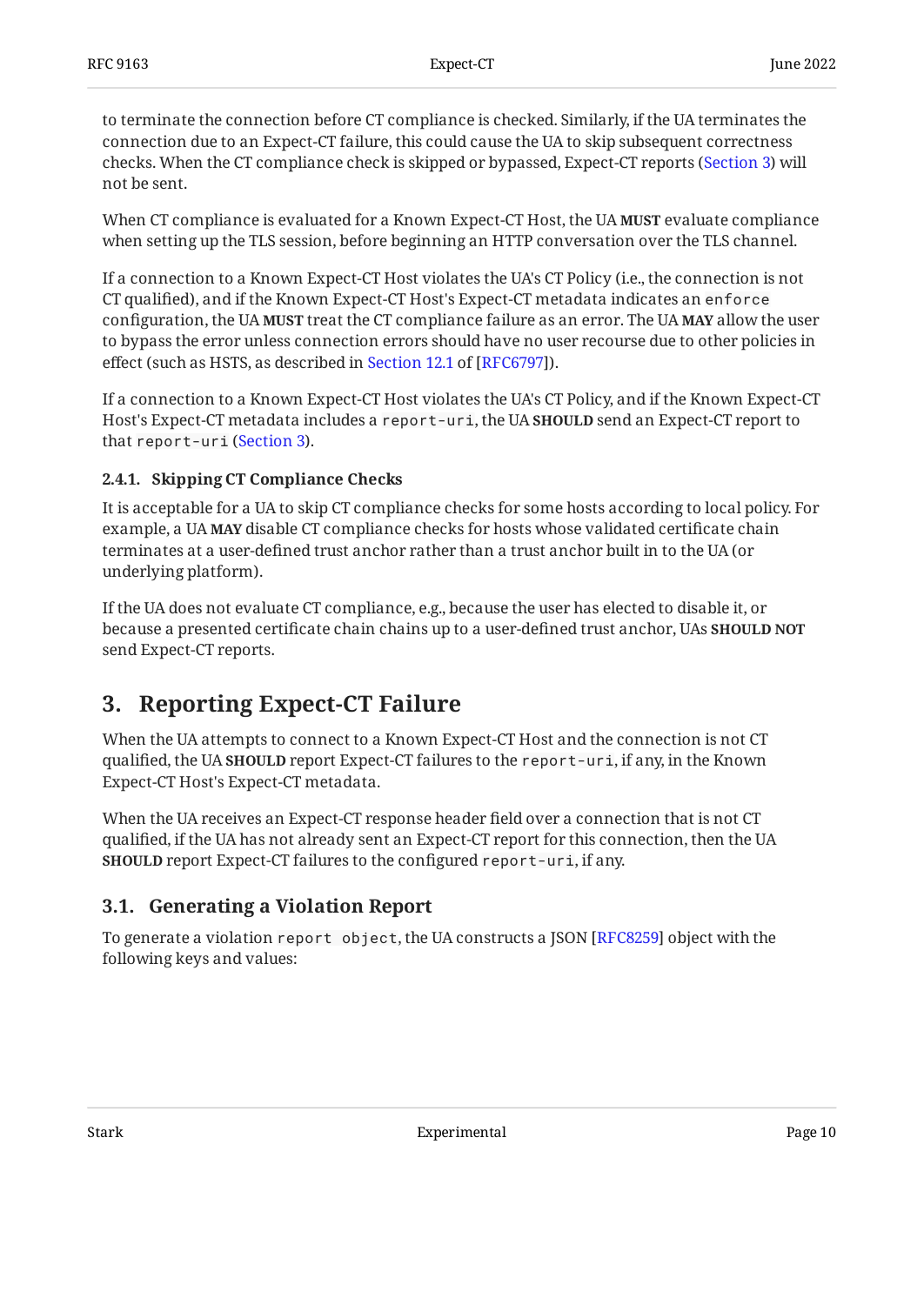#### "date-time"

The value for this key indicates the UTC time that the UA observed the CT compliance failure. Thevalue is a string formatted according to Section 5.6 of [RFC3339], "Internet Date/Time Format".

#### "hostname"

The value is the hostname to which the UA made the original request that failed the CT compliance check. The value is provided as a string.

"port"

The value is the port to which the UA made the original request that failed the CT compliance check. The value is provided as an integer.

#### "scheme"

(optional) The value is the scheme with which the UA made the original request that failed the CT compliance check. The value is provided as a string. This key is optional and is assumed to be "https" if not present.

#### "effective-expiration-date"

The value indicates the Effective Expiration Date (see [Section 2.3.2.2](#page-8-2)) for the Expect-CT Host that failed the CT compliance check, in UTC. The value is provided as a string formatted accordingto Section 5.6 of [RFC3339], "Internet Date/Time Format".

#### "served-certificate-chain"

The value is the certificate chain as served by the Expect-CT Host during TLS session setup. The value is provided as an array of strings, which **MUST** appear in the order that the certificates were served; each string in the array is the Privacy-Enhanced Mail (PEM) representation of each X.509 certificate as described in [RFC7468].

#### "validated-certificate-chain"

The value is the certificate chain as constructed by the UA during certificate chain verification. (This may differ from the value of the "served-certificate-chain" key.) The value is provided as an array of strings, which **MUST** appear in the order matching the chain that the UA validated; each string in the array is the PEM representation of each X.509 certificate as described in . The first certificate in the chain represents the end-entity certificate being verified. [[RFC7468\]](#page-16-10) UAs that build certificate chains in more than one way during the validation process **SHOULD** send the last chain built.

#### "scts"

The value represents the SCTs (if any) that the UA received for the Expect-CT Host and their validation statuses. The value is provided as an array of JSON objects. The SCTs may appear in any order. Each JSON object in the array has the following keys:

- A "version" key, with an integer value. The UA **MUST** set this value to 1 if the SCT is in the formatdefined in Section 3.2 of [RFC6962] or 2 if it is in the format defined in [Section 4.5](https://www.rfc-editor.org/rfc/rfc9162#section-4.5) of . [[RFC9162\]](#page-17-2)
- The "status" key, with a string value that the UA **MUST** set to one of the following values: "unknown" (indicating that the UA does not have or does not trust the public key of the log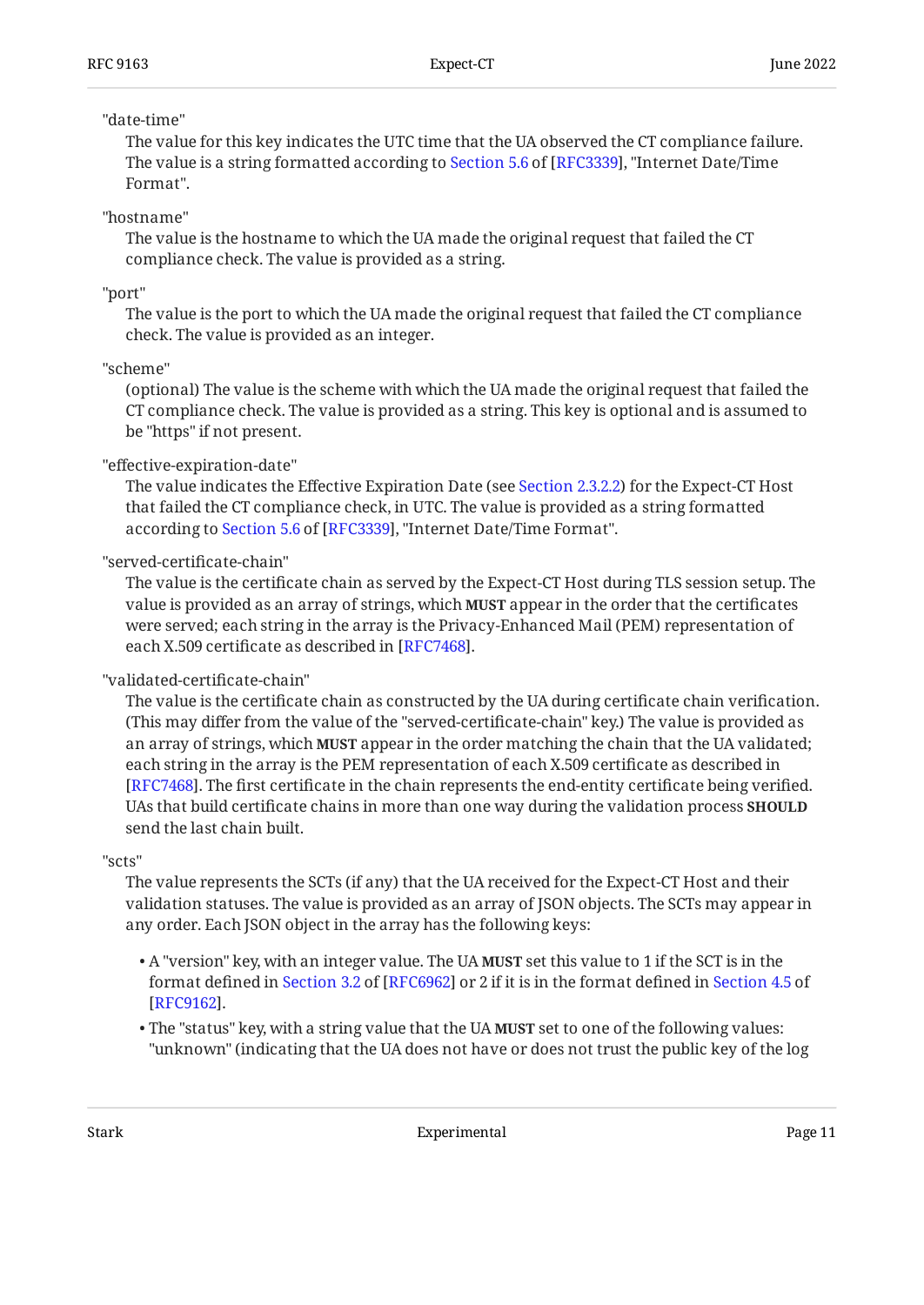from which the SCT was issued); "valid" (indicating that the UA successfully validated the SCTas described in Section 5.2 of [RFC6962] or Section 8.1.3 of [RFC9162]); or "invalid" (indicating that the SCT validation failed because of a bad signature or an invalid timestamp).

- The "source" key, with a string value that indicates from where the UA obtained the SCT, as definedin Section 3 of [RFC6962] and Section 6 of [RFC9162]. The UA **MUST** set the value to one of the following: "tls-extension", "ocsp", or "embedded". These correspond to the three methods of delivering SCTs in the TLS handshake that are described in [Section 3.3](https://www.rfc-editor.org/rfc/rfc6962#section-3.3) of . [[RFC6962\]](#page-16-3)
- $\bullet$  The "serialized\_sct" key, with a string value. If the value of the "version" key is 1, the UA  $\,$ **MUST** set this value to the base64-encoded [RFC4648] serialized SignedCertificateTimestampstructure from Section 3.2 of [RFC6962]. The base64 encodingis defined in Section 4 of [RFC4648]. If the value of the "version" key is 2, the UA  $\,$ **MUST** set this value to the base64-encoded [RFC4648] serialized <code>TransItem</code> structure representingthe SCT, as defined in Section 4.5 of [RFC9162].

#### "failure-mode"

The value indicates whether the Expect-CT report was triggered by an Expect-CT policy in enforce or report-only mode. The value is provided as a string. The UA **MUST** set this value to "enforce" if the Expect-CT metadata indicates an enforce configuration, and "report-only" otherwise.

"test-report"

(optional) The value is set to true if the report is being sent by a testing client to verify that the report server behaves correctly. The value is provided as a boolean and **MUST** be set to true if the report serves to test the server's behavior and can be discarded.

### <span id="page-11-0"></span>**[3.2. Sending a Violation Report](#page-11-0)**

The UA **SHOULD** report Expect-CT failures for Known Expect-CT Hosts: that is, when a connection to a Known Expect-CT Host does not comply with the UA's CT Policy and the host's Expect-CT metadata contains a report-uri.

Additionally, the UA **SHOULD** report Expect-CT failures for hosts for which it does not have any stored Expect-CT metadata; that is, when the UA connects to a host and receives an Expect-CT header field that contains the <code>report-uri</code> directive, the UA <code>SHOULD</code> report an Expect-CT failure if the connection does not comply with the UA's CT Policy.

The steps to report an Expect-CT failure are as follows.

- 1. Prepare a JSON object <code>report object</code> with the single key "expect-ct-report", whose value is the result of generating a violation report object as described in [Section 3.1](#page-9-2).
- Let report body be the JSON stringification of report object. 2.
- Let report-uri be the value of the report-uri directive in the Expect-CT header field. 3.
- 4. Send an HTTP POST request to <code>report-uri</code> with a <code>Content-Type</code> header field of application/expect-ct-report+json and an entity body consisting of report body.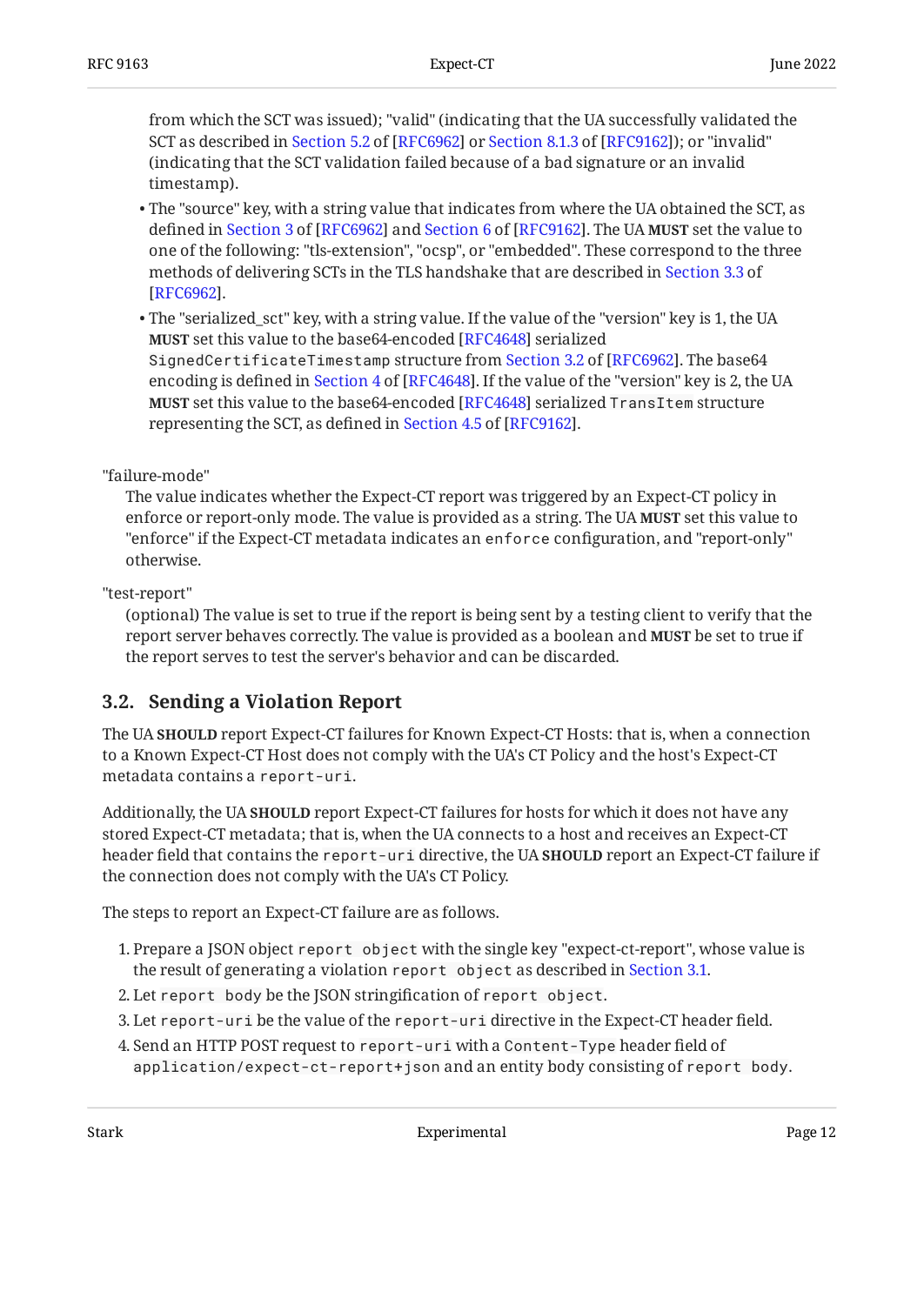The UA **MAY** perform other operations as part of sending the HTTP POST request, such as sending a Cross-Origin Resource Sharing (CORS) preflight as part of [FETCH].

Future versions of this specification may need to modify or extend the Expect-CT report format. They may do so by defining a new top-level key to contain the report, replacing the "expect-ctreport" key. [Section 3.3](#page-12-0) defines how report servers should handle report formats that they do not support.

## <span id="page-12-0"></span>**[3.3. Receiving a Violation Report](#page-12-0)**

Upon receiving an Expect-CT violation report, the report server **MUST** respond with a 2xx (Successful) status code if it can parse the request body as valid JSON, the report conforms to the format described in [Section 3.1](#page-9-2), and it recognizes the scheme, hostname, and port in the "scheme", "hostname", and "port" fields of the report. If the report body cannot be parsed or does not conform to the format described in [Section 3.1](#page-9-2), or the report server does not expect to receive reports for the scheme, hostname, or port in the report, then the report server **MUST** respond with a 400 Bad Request status code.

As described in [Section 3.2](#page-11-0), future versions of this specification may define new report formats that are sent with a different top-level key. If the report server does not recognize the report format, the report server **MUST** respond with a 501 Not Implemented status code.

If the report's "test-report" key is set to true, the server **MAY** discard the report without further processing but **MUST** still return a 2xx (Successful) status code. If the "test-report" key is absent or set to false, the server **SHOULD** store the report for processing and analysis by the owner of the Expect-CT Host.

## <span id="page-12-1"></span>**[4. Usability Considerations](#page-12-1)**

When the UA detects a Known Expect-CT Host in violation of the UA's CT Policy, end users will experience denials of service. It is advisable for UAs to explain to users why they cannot access the Expect-CT Host, e.g., in a user interface that explains that the host's certificate cannot be validated.

# <span id="page-12-2"></span>**[5. Authoring Considerations](#page-12-2)**

Expect-CT could be specified as a TLS extension or X.509 certificate extension instead of an HTTP response header field. Using an HTTP header field as the mechanism for Expect-CT introduces a layering mismatch; for example, the software that terminates TLS and validates Certificate Transparency information might know nothing about HTTP. Nevertheless, an HTTP header field was chosen primarily for ease of deployment. In practice, deploying new certificate extensions requires certificate authorities to support them, and new TLS extensions require server software updates, including possibly to servers outside of the site owner's direct control (such as in the case of a third-party Content Delivery Network (CDN)). Ease of deployment is a high priority for Expect-CT because it is intended as a temporary transition mechanism for user agents that are transitioning to universal Certificate Transparency requirements.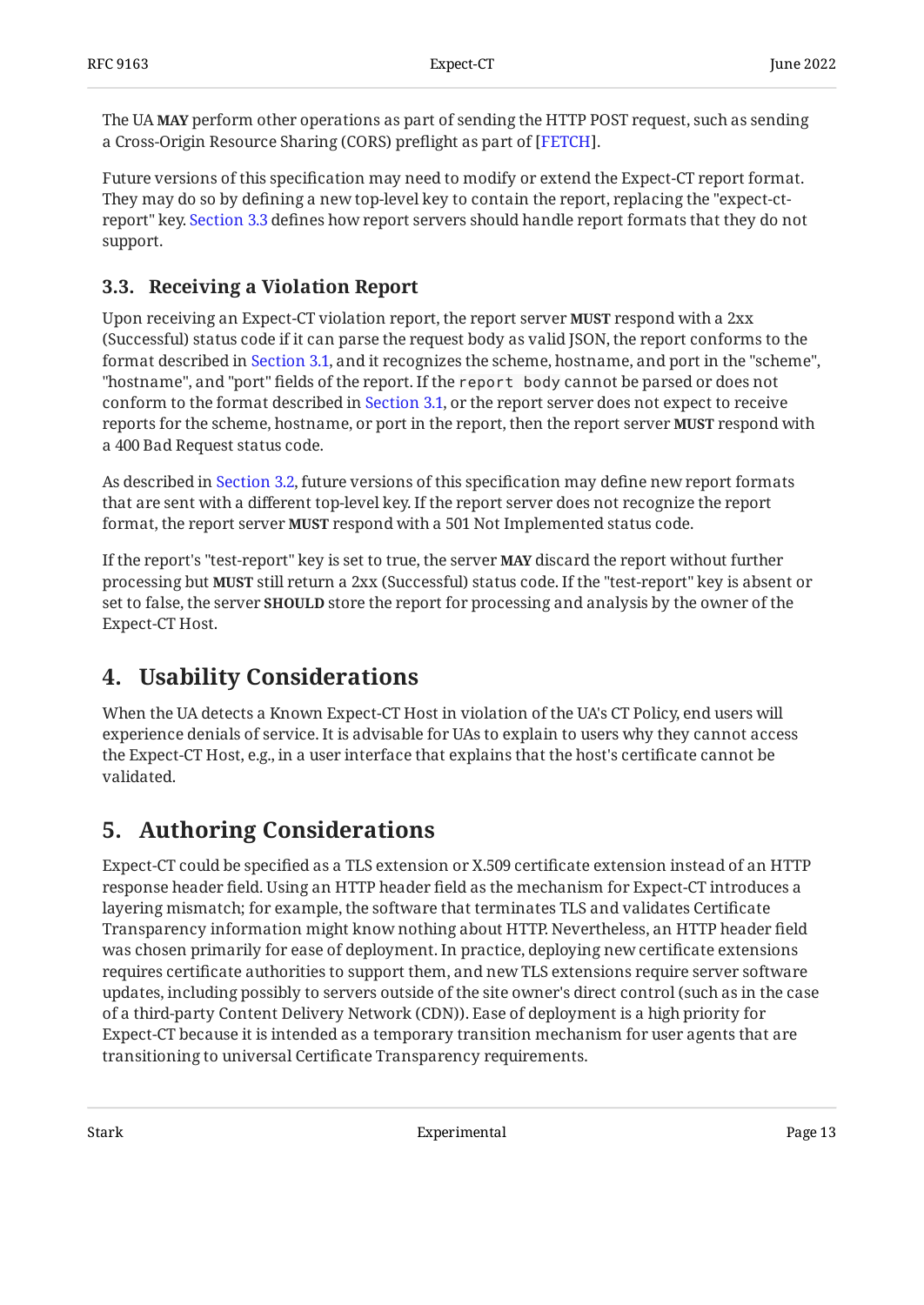## <span id="page-13-0"></span>**[6. Privacy Considerations](#page-13-0)**

Expect-CT can be used to infer what Certificate Transparency Policy a UA is using by attempting to retrieve specially configured websites that pass one user agent's policies but not another's. Note that this consideration is true of UAs that enforce CT policies without Expect-CT as well.

Additionally, reports submitted to the report-uri could reveal information to a third party about which web page is being accessed and by which IP address, by using individual report-uri values for individually tracked pages. This information could be leaked even if client-side scripting were disabled.

Implementations store state about Known Expect-CT Hosts and, hence, which domains the UA has contacted. Implementations may choose to not store this state subject to local policy (e.g., in the private browsing mode of a web browser).

Violation reports, as noted in [Section 3,](#page-9-1) contain information about the certificate chain that has violated the CT Policy. In some cases, such as an organization-wide compromise of the end-to-end security of TLS, this may include information about the interception tools and design used by the organization that the organization would otherwise prefer not be disclosed.

Because Expect-CT causes remotely detectable behavior, it's advisable that UAs offer a way for privacy-sensitive end users to clear currently noted Expect-CT Hosts and allow users to query the current state of Known Expect-CT Hosts.

## <span id="page-13-2"></span><span id="page-13-1"></span>**[7. Security Considerations](#page-13-1)**

## **[7.1. Hostile Header Attacks](#page-13-2)**

When UAs support the Expect-CT header field, it becomes a potential vector for hostile header attacks against site owners. If a site owner uses a certificate issued by a certificate authority that does not embed SCTs nor serve SCTs via the Online Certificate Status Protocol (OCSP) or TLS extension, a malicious server operator or attacker could temporarily reconfigure the host to comply with the UA's CT Policy and add the Expect-CT header field in enforcing mode with a long max-age. Implementing user agents would note this as an Expect-CT Host (see [Section 2.3.2.1](#page-7-2)). After having done this, the configuration could then be reverted to not comply with the CT Policy, prompting failures. Note that this scenario would require the attacker to have substantial control over the infrastructure in question, being able to obtain different certificates, change server software, or act as a man in the middle in connections.

Site operators can mitigate this situation by one of the following: reconfiguring their web server totransmit SCTs using the TLS extension defined in Section 6.5 of [RFC9162]; obtaining a certificate from an alternative certificate authority that provides SCTs by one of the other methods; or by waiting for the user agent's persisted notation of this as an Expect-CT Host to reach its max-age. User agents may choose to implement mechanisms for users to cure this situation, as noted in [Section 4.](#page-12-1)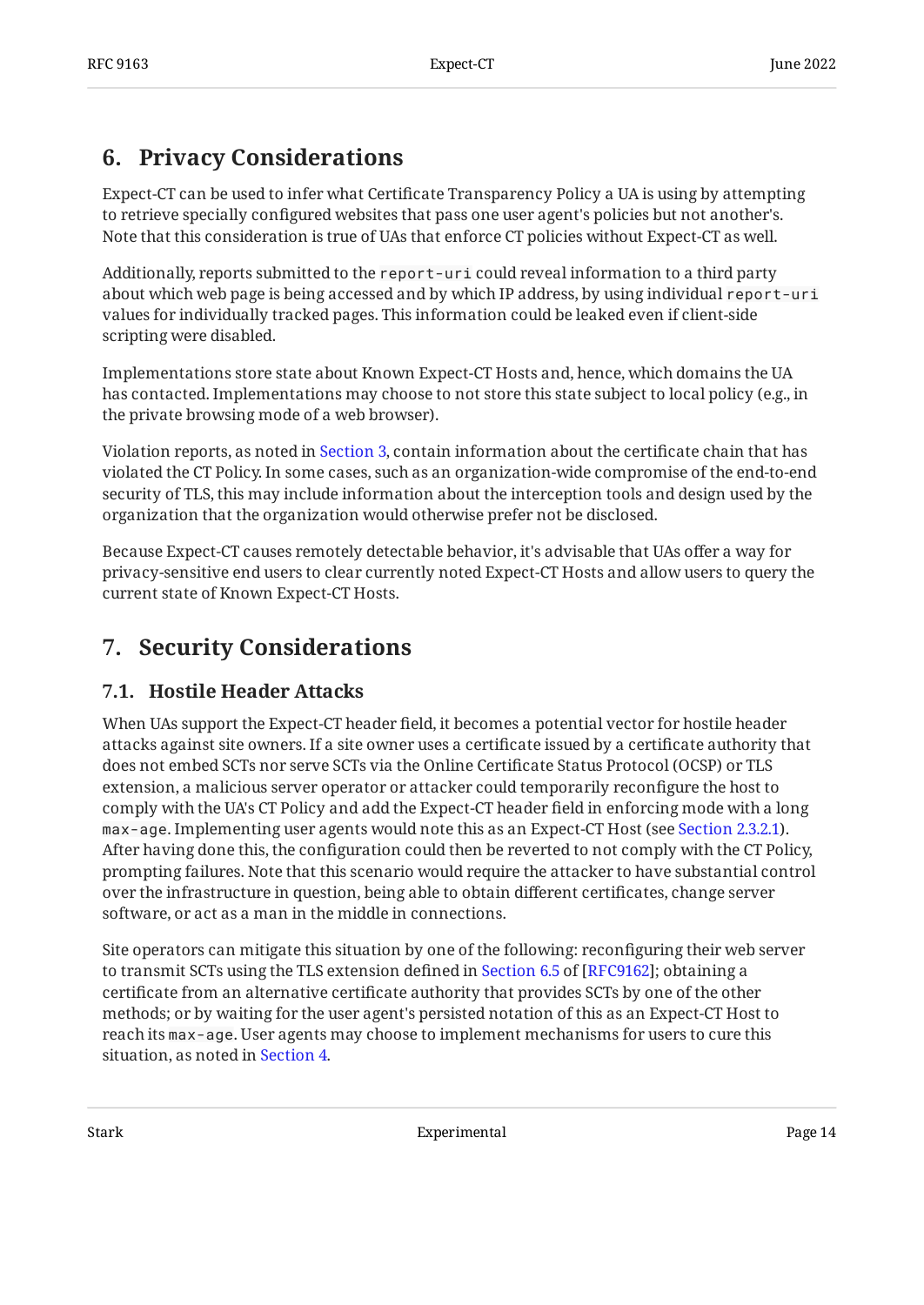### <span id="page-14-0"></span>**[7.2. Maximum max-age](#page-14-0)**

There is a security trade-off in that low maximum values provide a narrow window of protection for users that visit the Known Expect-CT Host only infrequently, while high maximum values might result in a denial of service to a UA in the event of a hostile header attack or simply an error on the part of the site owner.

There is probably no ideal maximum for the max-age directive. Since Expect-CT is primarily a policy-expansion and investigation technology rather than an end-user protection, a value on the order of 30 days (2,592,000 seconds) may be considered a balance between these competing security concerns.

## <span id="page-14-1"></span>**[7.3. A](#page-14-1)mplifi[cation Attacks](#page-14-1)**

Another kind of hostile header attack uses the report-uri mechanism on many hosts not currently exposing SCTs as a method to cause a denial of service to the host receiving the reports. If some highly trafficked websites emitted a non-enforcing Expect-CT header field with a reporturi, implementing UAs' reports could flood the reporting host. It is noted in [Section 2.1.1](#page-4-2) that UAs should limit the rate at which they emit reports, but an attacker may alter the Expect-CT header fields to induce UAs to submit different reports to different URIs to still cause the same effect.

## <span id="page-14-3"></span><span id="page-14-2"></span>**[8. IANA Considerations](#page-14-2)**

## **[8.1. Header Field Registry](#page-14-3)**

This document registers the "Expect-CT" header field in the "Hypertext Transfer Protocol (HTTP) Field Name Registry" registry located at <https://www.iana.org/assignments/http-fields>.

Header field name: Expect-CT Applicable protocol: http Status: permanent Author/Change controller: IETF Specification document(s): This document Related information: (empty)

# <span id="page-14-4"></span>**[8.2. Media Types Registry](#page-14-4)**

This document registers the application/expect-ct-report+json media type (which uses the suffix established in [RFC6839]) for Expect-CT violation reports in the "Media Types" registry as follows.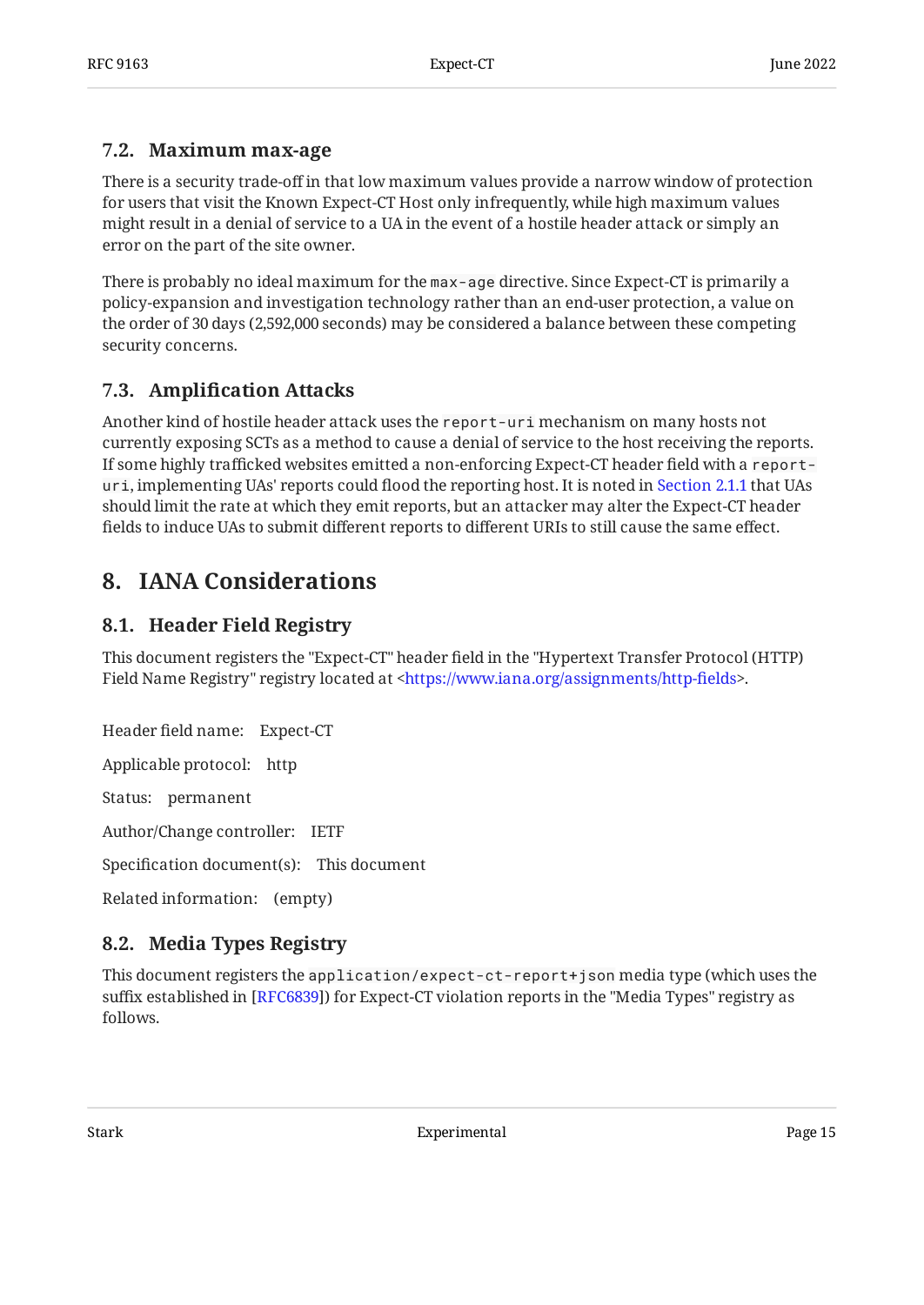Type name: application

Subtype name: expect-ct-report+json

Required parameters: n/a

Optional parameters: n/a

Encoding considerations: binary

Security considerations: See [Section 7](#page-13-1)

Interoperability considerations: n/a

Published specification: This document

Applications that use this media type: UAs that implement Certificate Transparency compliance checks and reporting

Additional information:

Deprecated alias names for this type: n/a

Magic number(s): n/a

File extension(s): n/a

Macintosh file type code(s): n/a

Person & email address to contact for further information: Emily Stark (estark@google.com)

Intended usage: COMMON

Restrictions on usage: none

Author: Emily Stark (estark@google.com)

<span id="page-15-0"></span>Change controller: IETF

## <span id="page-15-1"></span>**[9. References](#page-15-0)**

#### **[9.1. Normative References](#page-15-1)**

- <span id="page-15-2"></span>**[RFC2119]** Bradner, S., "Key words for use in RFCs to Indicate Requirement Levels", BCP 14, RFC 2119, DOI 10.17487/RFC2119, March 1997, [<https://www.rfc-editor.org/info/](https://www.rfc-editor.org/info/rfc2119) . [rfc2119](https://www.rfc-editor.org/info/rfc2119)>
- <span id="page-15-3"></span>**[RFC3339]** Klyne, G. and C. Newman, "Date and Time on the Internet: Timestamps", RFC 3339, DOI 10.17487/RFC3339, July 2002, <https://www.rfc-editor.org/info/rfc3339>.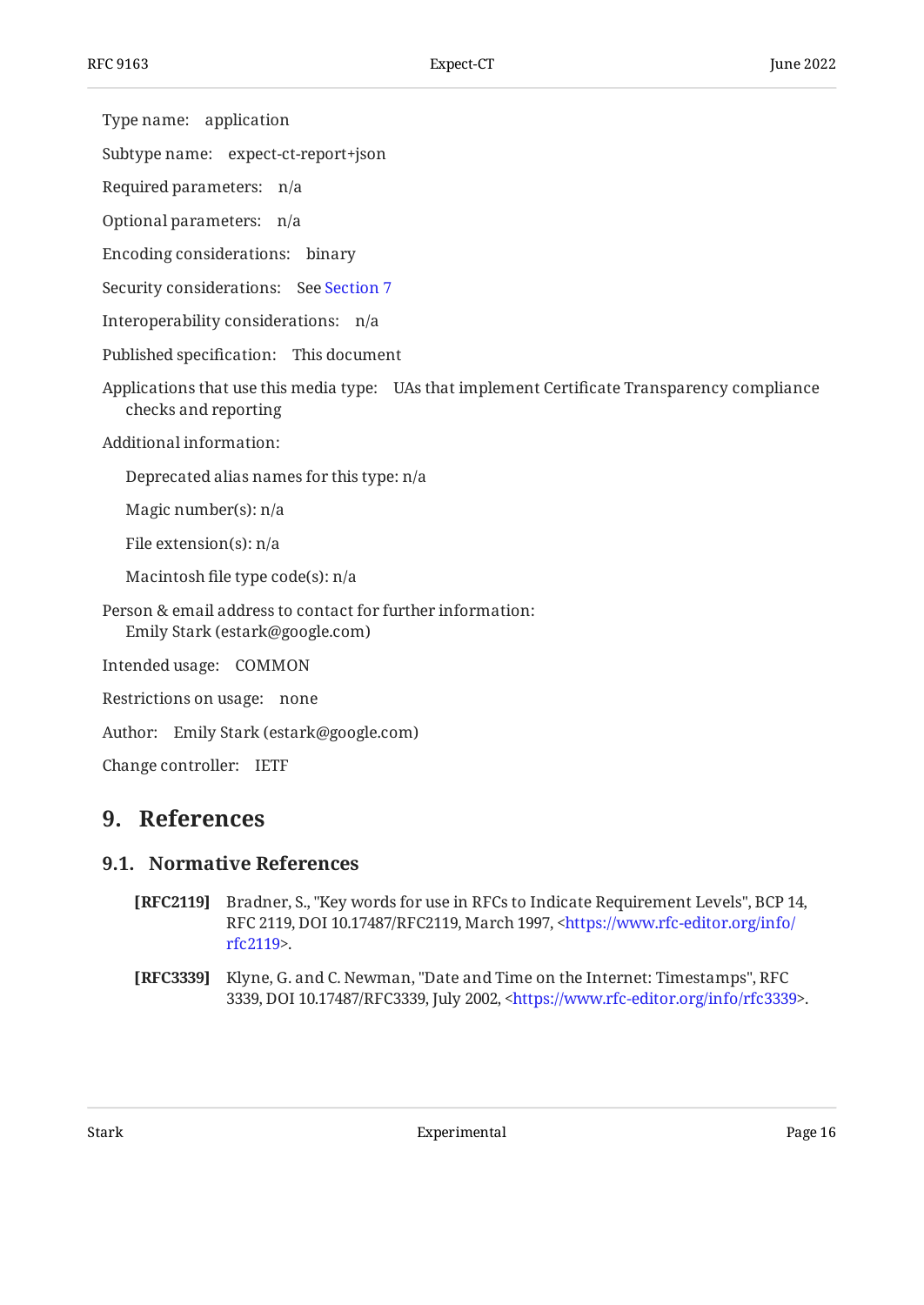<span id="page-16-12"></span><span id="page-16-11"></span><span id="page-16-10"></span><span id="page-16-9"></span><span id="page-16-8"></span><span id="page-16-7"></span><span id="page-16-6"></span><span id="page-16-5"></span><span id="page-16-4"></span><span id="page-16-3"></span><span id="page-16-2"></span><span id="page-16-1"></span><span id="page-16-0"></span>

| [RFC3986] | Berners-Lee, T., Fielding, R., and L. Masinter, "Uniform Resource Identifier (URI):<br>Generic Syntax", STD 66, RFC 3986, DOI 10.17487/RFC3986, January 2005, <https: <br="">www.rfc-editor.org/info/rfc3986&gt;.</https:>                                                                          |
|-----------|-----------------------------------------------------------------------------------------------------------------------------------------------------------------------------------------------------------------------------------------------------------------------------------------------------|
| [RFC4648] | Josefsson, S., "The Base16, Base32, and Base64 Data Encodings", RFC 4648, DOI<br>10.17487/RFC4648, October 2006, <https: info="" rfc4648="" www.rfc-editor.org="">.</https:>                                                                                                                        |
| [RFC5234] | Crocker, D., Ed. and P. Overell, "Augmented BNF for Syntax Specifications: ABNF",<br>STD 68, RFC 5234, DOI 10.17487/RFC5234, January 2008, <https: www.rfc-<br="">editor.org/info/rfc5234&gt;.</https:>                                                                                             |
| [RFC5280] | Cooper, D., Santesson, S., Farrell, S., Boeyen, S., Housley, R., and W. Polk, "Internet<br>X.509 Public Key Infrastructure Certificate and Certificate Revocation List (CRL)<br>Profile", RFC 5280, DOI 10.17487/RFC5280, May 2008, <https: <br="" www.rfc-editor.org="">info/rfc5280&gt;.</https:> |
| [RFC6797] | Hodges, J., Jackson, C., and A. Barth, "HTTP Strict Transport Security (HSTS)", RFC<br>6797, DOI 10.17487/RFC6797, November 2012, <https: <br="" info="" www.rfc-editor.org="">rfc6797&gt;.</https:>                                                                                                |
| [RFC6839] | Hansen, T. and A. Melnikov, "Additional Media Type Structured Syntax Suffixes",<br>RFC 6839, DOI 10.17487/RFC6839, January 2013, <https: <br="" info="" www.rfc-editor.org="">rfc6839&gt;.</https:>                                                                                                 |
| [RFC6962] | Laurie, B., Langley, A., and E. Kasper, "Certificate Transparency", RFC 6962, DOI<br>10.17487/RFC6962, June 2013, <https: info="" rfc6962="" www.rfc-editor.org="">.</https:>                                                                                                                       |
| [RFC7468] | Josefsson, S. and S. Leonard, "Textual Encodings of PKIX, PKCS, and CMS<br>Structures", RFC 7468, DOI 10.17487/RFC7468, April 2015, <https: www.rfc-<br="">editor.org/info/rfc7468&gt;.</https:>                                                                                                    |
| [RFC7469] | Evans, C., Palmer, C., and R. Sleevi, "Public Key Pinning Extension for HTTP", RFC<br>7469, DOI 10.17487/RFC7469, April 2015, <https: info="" rfc7469="" www.rfc-editor.org="">.</https:>                                                                                                           |
| [RFC8174] | Leiba, B., "Ambiguity of Uppercase vs Lowercase in RFC 2119 Key Words", BCP 14,<br>RFC 8174, DOI 10.17487/RFC8174, May 2017, <https: <br="" info="" www.rfc-editor.org="">rfc8174&gt;.</https:>                                                                                                     |
| [RFC8259] | Bray, T., Ed., "The JavaScript Object Notation (JSON) Data Interchange Format",<br>STD 90, RFC 8259, DOI 10.17487/RFC8259, December 2017, <https: www.rfc-<br="">editor.org/info/rfc8259&gt;.</https:>                                                                                              |
| [RFC9110] | Fielding, R., Ed., Nottingham, M., Ed., and J. Reschke, Ed., "HTTP Semantics", STD<br>97, RFC 9110, DOI 10.17487/RFC9110, June 2022, <https: <br="" info="" www.rfc-editor.org="">rfc9110&gt;.</https:>                                                                                             |
| [RFC9111] | Fielding, R., Ed., Nottingham, M., Ed., and J. Reschke, Ed., "HTTP Caching", STD 98,<br>RFC 9111, DOI 10.17487/RFC9111, June 2022, <https: <br="" info="" www.rfc-editor.org="">rfc9111&gt;.</https:>                                                                                               |
|           |                                                                                                                                                                                                                                                                                                     |